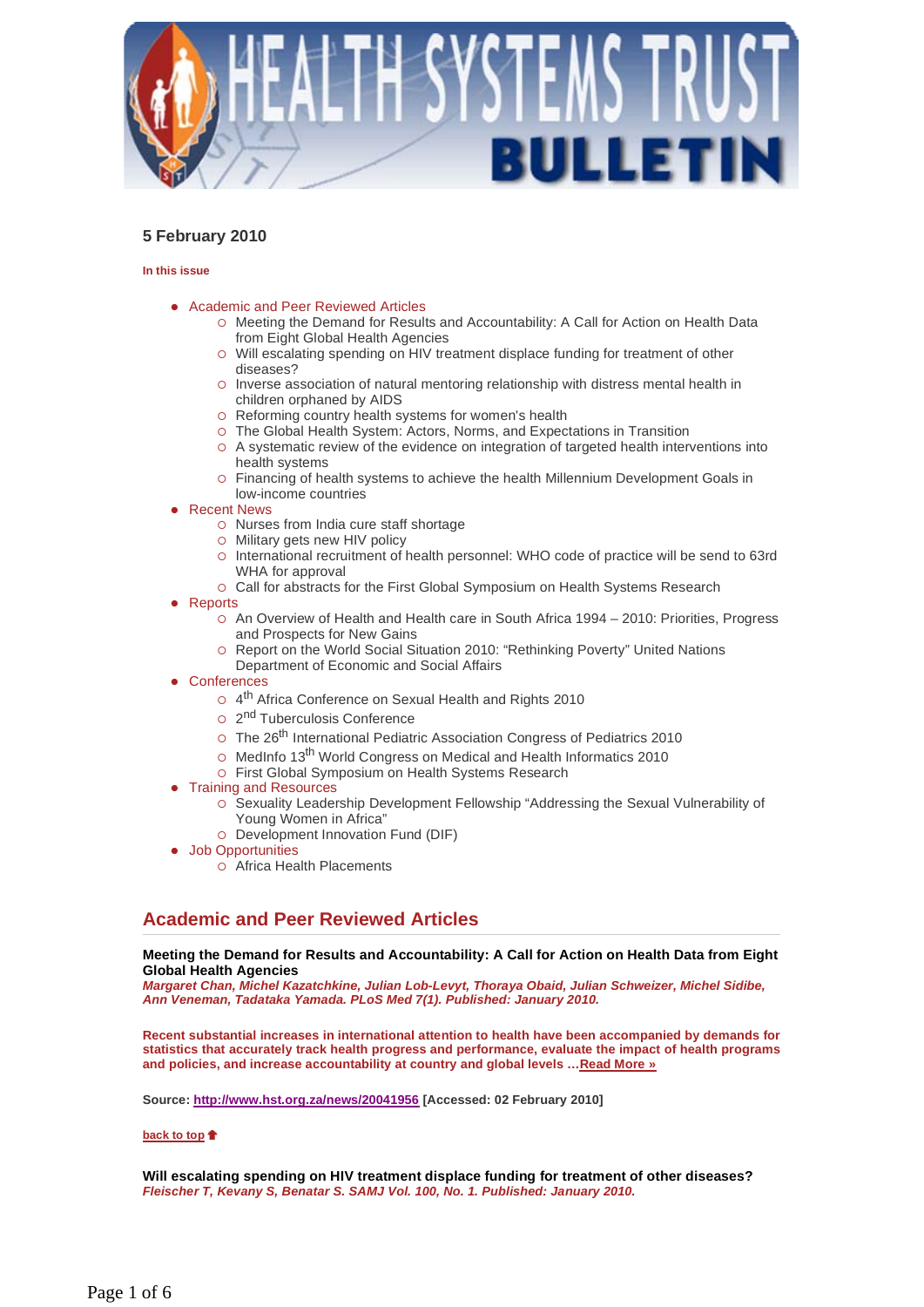**In 2009 news media regularly reported examples of adverse events in a public health system that, many would argue, is in crisis, with widespread work stoppages by overworked doctors, shut-down of critical units in hospitals, shortages of vitally needed supplies and equipment - all of which result in denial of treatment to patients or, at best, inadequate treatment …Read More »**

**Source: http://www.samj.org.za/index.php/samj/article/viewFile/3588/2650 [Accessed: 02 February 2010] [N.B Direct Link to PDF (approx. 281 Kb)]** 

#### **back to top**

## **Inverse association of natural mentoring relationship with distress mental health in children orphaned by AIDS**

*Francis N Onuoha and Tsunetsugu Munakata. BMC Psychiatry 2010, 10. Published: 16 January 2010.* 

**The magnitude of the AIDS-orphaned children crisis in sub-Saharan Africa has so overstretched the resource of most families that the collapse of fostering in the sub-region seems imminent (UNICEF, 2003), fueling the need for a complementary/alternative care. This paper examines the probability of the natural mentoring care to ameliorate distress mental health in children orphaned by AIDS …Read More »** 

**Source: http://www.biomedcentral.com/1471-244X/10/6 [Accessed: 02 February 2010]** 

#### **back to top**

#### **Reforming country health systems for women's health**  *Badara Samb. The Lancet, Volume 375, Issue 9712, Pages 354 - 355. Published: 30 January 2010.*

**In 2005, the Millennium Project published a report of the Task Force on Child Health and Maternal Health.1 The key findings were also published in The Lancet.2 The heart of the case made by the Task Force was that effective and affordable health interventions and technologies will fail to substantially improve health outcomes for women in low-income and middle-income countries unless health systems within countries can deliver appropriate health services that meet women's specific needs …Read More »** 

**Source: http://www.thelancet.com/journals/lancet/article/PIIS0140-6736%2810%2960102-X/fulltext? \_eventId=login [Accessed: 02 February 2010] [N.B. Free article that requires registration to access]** 

#### **back to top**

**The Global Health System: Actors, Norms, and Expectations in Transition**  *Nicole A. Szlezák, Barry R. Bloom, Dean T. Jamison, Gerald T. Keusch, Catherine M. Michaud, Suerie Moon, William C. Clark. PLoS Medecine PLoS Med 7(1). Published:5 January 2010.*

**The global health system that evolved through the latter half of the 20th century achieved extraordinary success in controlling infectious diseases and reducing child mortality. Life expectancy in low- and middle-income countries increased at a rate of about 5 years every decade for the past 40 years. Today, however, that system is in a state of profound transition. The need has rarely been greater to rethink how we endeavor to meet global health needs …Read More »** 

**Source: http://www.plosmedicine.org/article/info%3Adoi%2F10.1371%2Fjournal.pmed.1000089? utm\_source=feedburner&utm\_medium=feed&utm\_campaign=Feed%3A+plosmedicine% 2FNewArticles+%28PLoS+Medicine%3A+New+Articles%29 [Accessed: 02 February 2010]** 

#### **back to top**

#### **A systematic review of the evidence on integration of targeted health interventions into health systems**

*Rifat Atun, Thyra de Jongh, Federica Secci, Kelechi Ohiri and Olusoji Adeyi. Health Policy and Planning 2010 25(1):1-14. Published: 2 December 2009.*

**A longstanding debate on health systems organization relates to benefits of integrating health programmes that emphasize specific interventions into mainstream health systems to increase access and improve health outcomes. This debate has long been characterized by polarization of views and ideologies, with protagonists for and against integration arguing the relative merits of each approach. However, all too frequently these arguments have not been based on hard evidence. The presence of both integrated and non-integrated programmes in many countries suggests there may be benefits to either approach, but the relative merits of integration in various contexts and for different interventions have not been systematically analysed and documented …Read More »** 

**Source: http://heapol.oxfordjournals.org/cgi/content/short/25/1/1?rss=1[Accessed: 02 February 2010]** 

#### **back to top**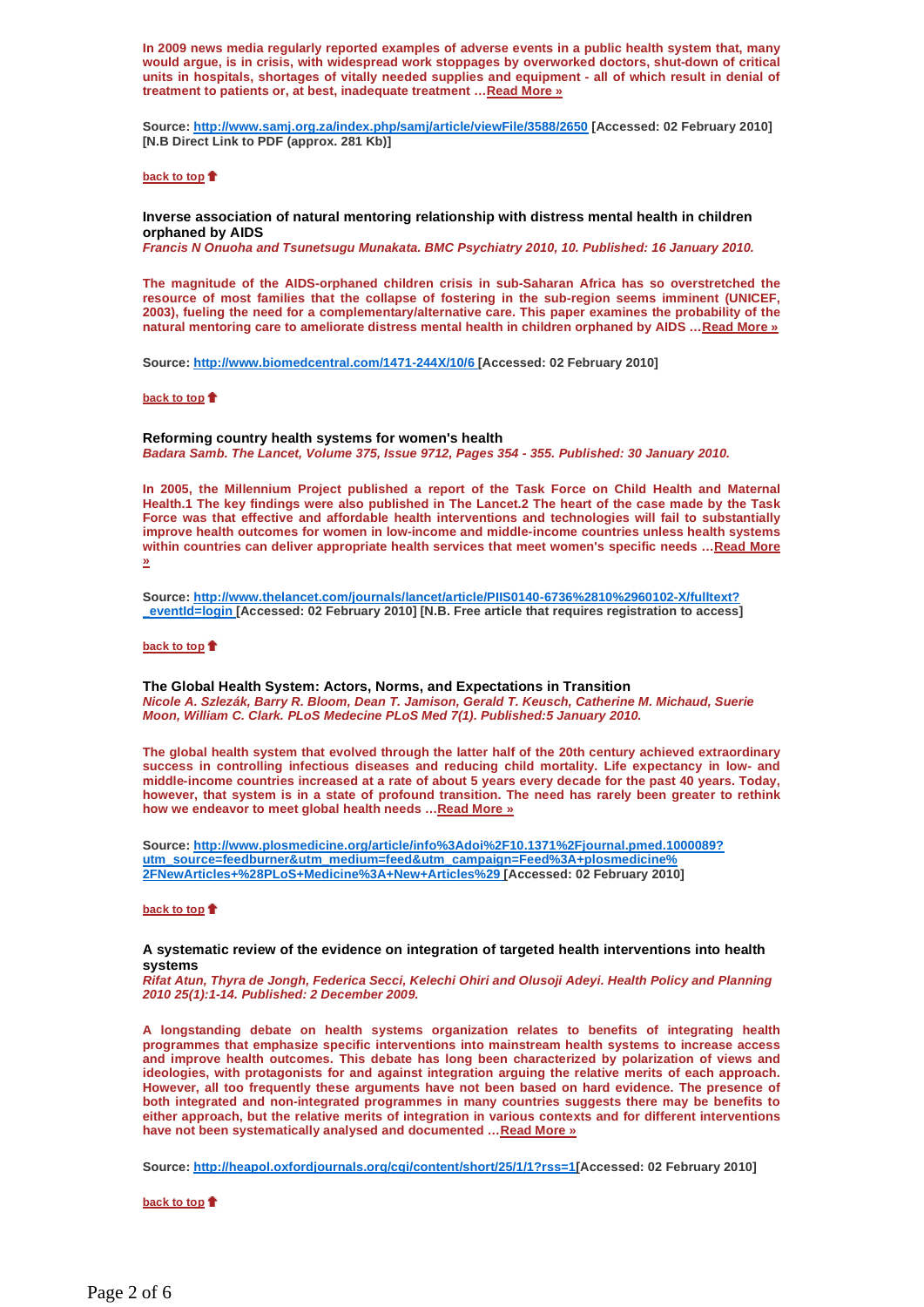**Financing of health systems to achieve the health Millennium Development Goals in lowincome countries** 

*Robert Fryatt, Prof Anne Mills, Anders Nordstrom. The Lancet, Volume 375, Issue 9712, Pages 419 - 426. Published: 30 January 2010.*

**Concern that underfunded and weak health systems are impeding the achievement of the health Millennium Development Goals in low-income countries led to the creation of a High Level Taskforce on Innovative International Financing for Health Systems in September, 2008. This report summarises the key challenges faced by the Taskforce and its Working Groups …Read More »** 

**Source: http://www.thelancet.com/journals/lancet/article/PIIS0140-6736%2809%2961833-X/abstract [Accessed: 02 February 2010] [N.B. Free article that requires registration to access]** 

**back to top** 

## **Recent News**

**Nurses from India cure staff shortage**  *Business Day. Published: 26 January 2010.*

**Medicine is one of those jobs where you never stop learning, but Dr Rust Theron, who works at a private hospital in the mainly Afrikaans suburb of Durbanville, never expected his would include learning Tamil. Theron has been working with nurses recruited from southern India for the past two-and-a-half years, after JSE-listed group Medi- Clinic decided to import staff from the region to counter the shortage of highly skilled theatre and intensive care unit nurses in the Western Cape …More Information »**

**Source: http://www.businessday.co.za/articles/Content.aspx?id=92058 [Accessed: 03 February 2010]** 

#### **back to top**

**Military gets new HIV policy**  *PlusNews. Published: 26 January 2010.*

**The announcement in late 2009 that the government had approved a new HIV/AIDS policy in the South African National Defence Force (SANDF) was widely welcomed by AIDS and human rights lobbyists as long overdue. A November 2009 statement by the SANDF noted that the new policy made provision for the "recruitment and selective deployment of HIV-positive members" of the military and complied with a High Court ruling in May 2008, which found the previous policy of excluding HIV-positive people from recruitment and foreign deployment unconstitutional …Read More »**

**Source: http://www.plusnews.org/Report.aspx?ReportId=87879 [Accessed: 02 February 2010]** 

#### **back to top**

#### **International recruitment of health personnel: WHO code of practice will be send to 63rd WHA for approval**

*Thomas Schwarz. Medicus Mundi International Network. Published: 21 January 2010.*

**The issue of health workforce migration was yesterday on the agenda of the WHO Executive Board: The Board discussed the revised draft code of practice and agreed to submit it to the Sixty-third World Health Assembly, in May 2010. Migration of health personnel has been increasing worldwide over the past decades, especially from lower income countries whose health systems are already very fragile. To address this situation, the World Health Assembly adopted resolutions which called for the development of a Code of Practice on the International Recruitment of Health Personnel …Read More »**

**Source: http://www.medicusmundi.org/en/contributions/news/2009/WHO\_EB126\_on\_code\_of\_practice [Accessed: 03 February 2010]** 

#### **back to top**

**Call for abstracts for the First Global Symposium on Health Systems Research**  *World Health Organization (WHO)*

**The call for abstracts for the First Global Symposium on Health Systems Research is now open, until the 30 April 2010. Researchers, policy-makers, representatives of donor and multinational organizations, and other stakeholders representing diverse constituencies will gather in Montreux, Switzerland to share evidence, identify significant knowledge gaps, and set a research agenda aimed at accelerating universal health coverage. The Symposium is structured around two main stream, State of the Art Research and State of the Art Research Methods …More Information »**

**Source: http://www.hsr-symposium.org/ [Accessed: 04 February 2010]**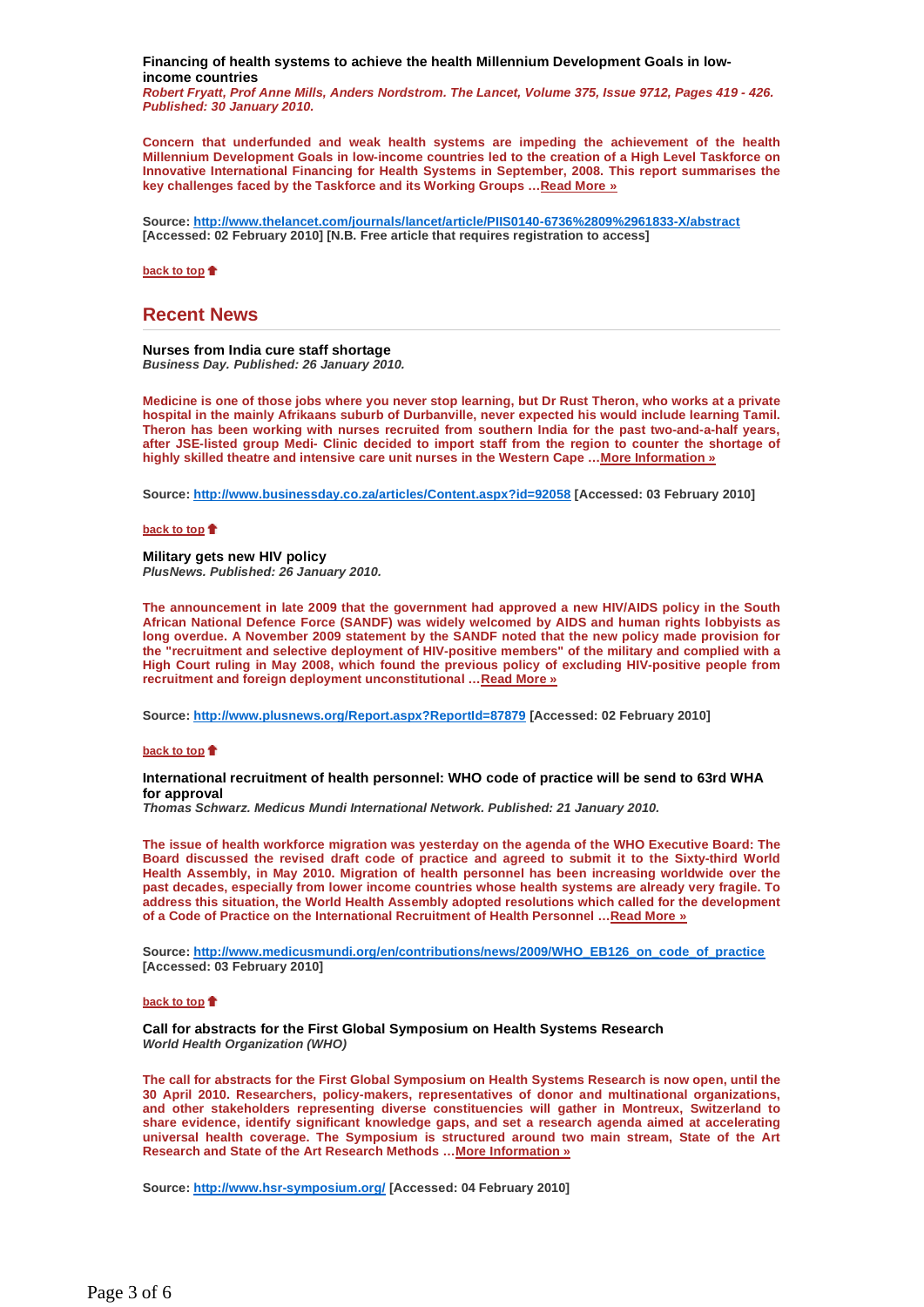## **Reports**

#### **An Overview of Health and Health care in South Africa 1994 – 2010: Priorities, Progress and Prospects for New Gains**

*Harrison D. NDOH. Published: December 2009.*

**This paper describes progress and challenges in efforts to improve the health of South Africans since 1994. It reviews the state of health and the health care system, identifies major accomplishments and shortcomings, and outlines some opportunities for new gains in national health priorities. The purpose of the paper is to help inform discussion of macro health policy and planning by identifying key priorities and opportunities for consideration …More Information »**

**Source: http://www.doh.gov.za/docs/overview-f.html [Accessed: 03 February 2010] [N.B. direct link to PDF (approx. 1.1Mb)]** 

**back to top** 

**Report on the World Social Situation 2010: "Rethinking Poverty"**  *United Nations Department of Economic and Social Affairs.*

**Rethinking Poverty, the 2010 issue of the Report on the World Social Situation seeks to contribute to rethinking poverty and its eradication. It affirms the urgent need for a strategic shift away from the market fundamentalist thinking, policies and practices of recent decades towards more sustainable development- and equity-oriented policies appropriate to national conditions and circumstances …More Information »**

**Source: http://www.un.org/esa/socdev/rwss/2010.html [Accessed: 03 February 2010]** 

**back to top** 

## **Conferences**

**4th Africa Conference on Sexual Health and Rights 2010**  *8-15 February 2010. Addis Ababa, Ethiopia.* 

**The 4th African Conference on Sexual Health and Rights is part of a long-term process of building and fostering regional dialogue on sexual rights and health that leads to concrete action to influence policy particularly that of the African Union and its bodies. More information can be found at http://www.africasexuality.org/ Any queries/request for additional information should be sent to: 4srhconference@ippfaro.org**

**back to top**<sup> $\uparrow$ </sup>

**2nd Tuberculosis Conference** *1-4 June 2010. ICC Durban, South Africa.*

**The 2nd SA TB Conference in Durban, South Africa from 1 to 4 June 2010 will focus on partnerships and how solidarity among the state, private sector and civil society at all levels and structures can increase access to services and prevent people dying from a curable disease. Forging Strategic Partnerships to Fight TB and HIV is the theme for this Conference, which will build on the awareness and commitment made by 1657 people that contributed to the success of the 1st SA TB Conference in 2008. The organisers invite abstract submissions for the 2010 Conference in the following three tracks:** 

**Track 1: Basic Science Track 2: Clinical, Epidemiological and Operational Research Track 3: Patient and Civil Society Mobilisation and Advocacy** 

**Abstract submission and early registration closes on 21 January 2010. More information can be found at http://www.tbconference.co.za**

### **back to top**<sup>\*</sup>

**The 26th International Pediatric Association Congress of Pediatrics 2010** *4-9 August 2010. Johannesburg, Gauteng, South Africa.*

**Three leading paediatric associations, IPA, SAPA, and UNASPA, are uniting to host the 26th International Paediatric Association Congress of Paediatrics.** 

**More than 5,000 participants are expected to attend this landmark event, the first IPA Congress to be held in Sub-Saharan Africa. Just five years before the due date of the Millennium Development Goals (MDGs), IPA 2010 will unite paediatricians and health professionals working towards the MDGs target to**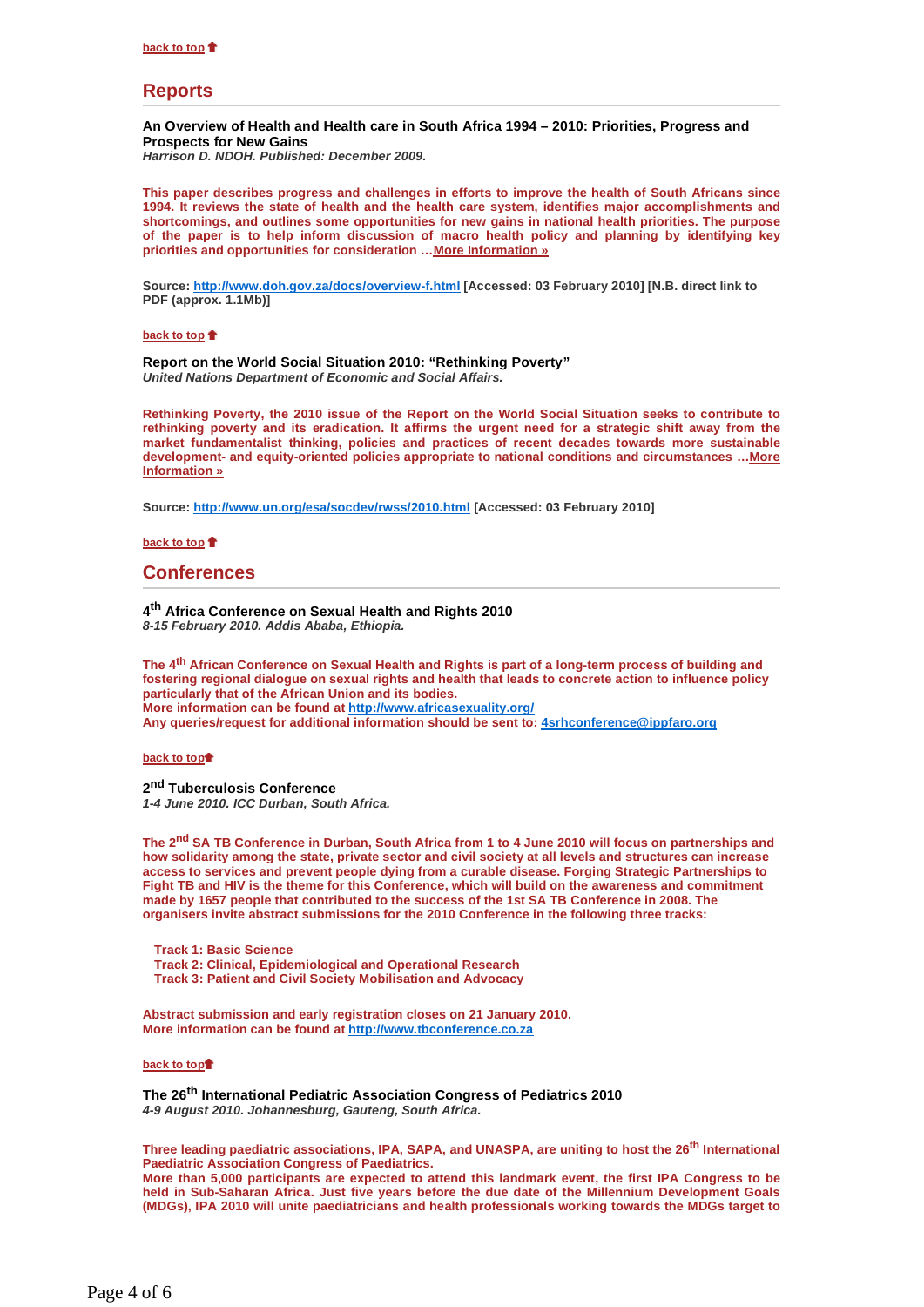#### **reduce child mortality by two thirds before 2015. Registration Details »**

**Source: http://www.kenes.com/ipa/mailshot/ms3.htm?ref3=db1 [Accessed: 13 October 2009]** 

#### **back to top**<sup>t</sup>

**MedInfo 13th World Congress on Medical and Health Informatics 2010** *12-15 September 2010. Cape Town, South Africa.*

**This will be the first time MEDINFO is held in Africa. It promises to boost exposure to grassroots healthcare delivery and the underpinning health information systems. This will open the door to new academic partnerships into the future and help to nurture a new breed of health informaticians. Registration Details »**

**Source: www.medinfo2010.org [Accessed: 13 October 2009]** 

#### **back to top**

**First Global Symposium on Health Systems Research**  *16-19 November 2010, Montreux, Switzerland***.** 

**The World Health Organization and partners will convene the inaugural global symposium on health systems research on 16-19 November 2010. Researchers, policy-makers, funders, and other stakeholders representing diverse constituencies will gather in Montreux, Switzerland to share evidence, identify significant knowledge gaps, and set a research agenda that reflects the needs of lowand middle-income countries. The first symposium will be dedicated to improving the scientific evidence needed by health policy-makers and practitioners to inform their decisions related to accelerating universal health coverage. Registration Details »**

**Source: http://www.hsr-symposium.org/ [Accessed: 04 February 2010].** 

**back to top** 

## **Training and Resources**

**Sexuality Leadership Development Fellowship "Addressing the Sexual Vulnerability of Young Women in Africa"** 

*Lagos, Nigeria. July 18th - 30th 2010.* 

**The Africa Regional Sexuality Resource Centre (ARSRC) announces the seventh edition of its annual Sexuality Leadership Development Fellowship (SLDF) Programme. The two-week course is scheduled to take place in Lagos, Nigeria from July 18th - 30th, 2010 …More Information »**

**Source: http://www.arsrc.org/training/sldf/index.htm [Accessed: 02 February 2010]** 

#### **back to top**<sup>†</sup>

**Development Innovation Fund (DIF)**  *UK Department For International Development (DFID)* 

**DFID is establishing a new funding stream aimed at community based organisations involved in providing specific small scale, one-off support that directly targets poverty in the developing world and includes a significant development awareness component in the UK. The Fund will be operational for an initial 16 months from 2010. The Fund is intended to offer funding opportunities to not for profit organisations but is not intended to replace or overlap with other DFID funding mechanisms …More Information »**

**Source: http://www.dfid.gov.uk/dif [Accessed: 02 February 2010]** 

**back to top**<sup>†</sup>

## **Job Opportunities**

## **AHP - African Health Placements**

**We are a not-for-profit project that aims to support the recruitment and retention of healthcare workers in South Africa. AHP is focused on assisting healthcare professionals make the right choice for their future in South Africa:** 

 **Supporting S.A. NGOs with a focus on HIV/AIDS and TB Clinics as well as rural and urban Government Hospitals with all recruitment needs.**